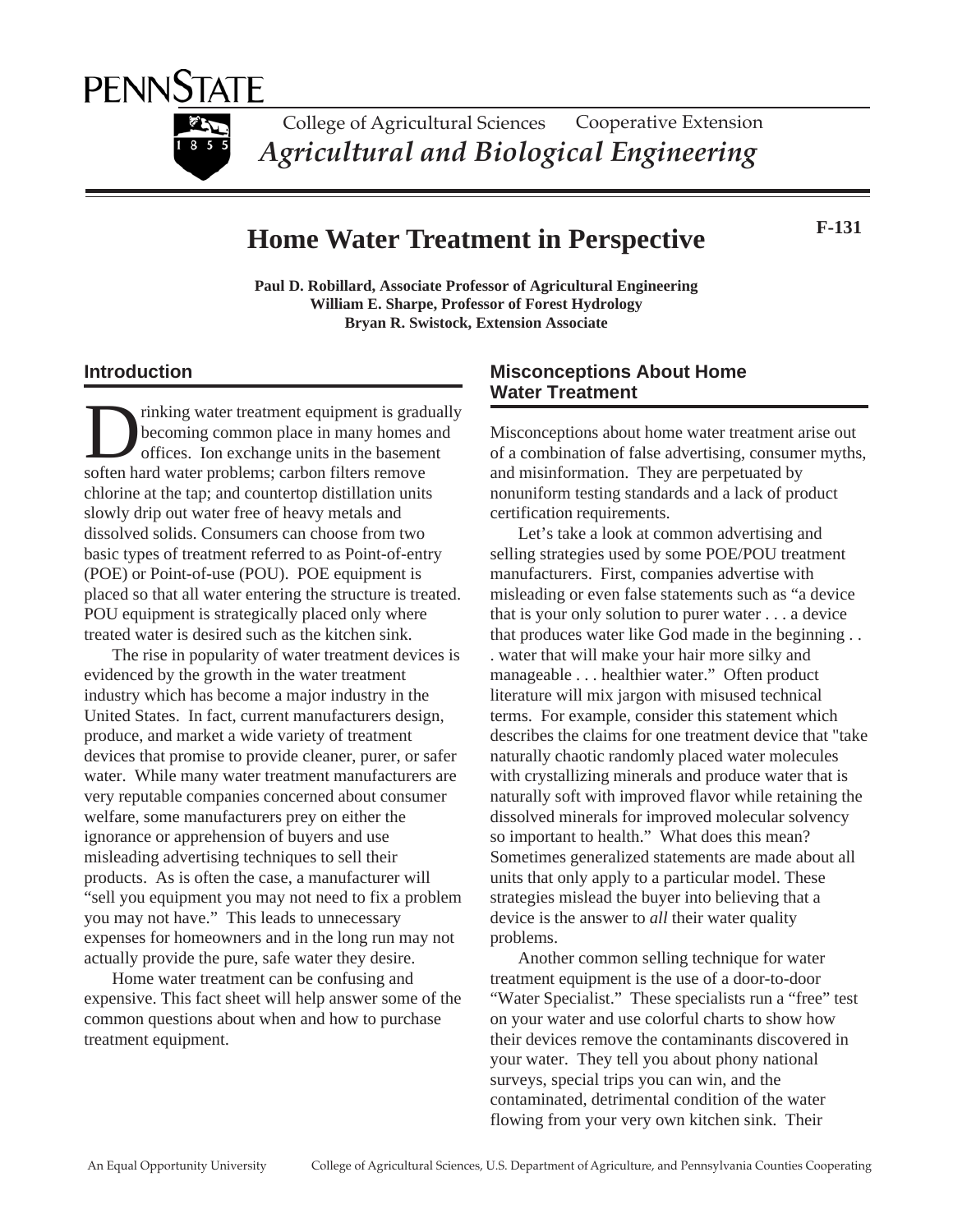presentation usually ends with a final sales pitch to coerce the buyer into "making a decision today that will keep them healthy for the future."

Consumers plagued by exaggerated health fears or misinformation are easy prey for such hard sell techniques. The environmental and health information readily available to the public in newspapers, magazines and documentaries often enlarges the risk of certain chemicals and puts doubt in consumers' minds about just how safe their water is. If a test reveals the presence of a particular contaminant, many homeowners view water treatment as a quick fix. Then, without knowing which devices are intended for which problems, they seek help from a "professional" who sells them the wrong equipment. To further complicate the situation, a buyer is often not made aware of equipment maintenance requirements or warranties as a result, the device fails to remove contaminants and, in some cases, may actually introduce other contaminants into the water supply.

Unfortunately, another common misconception that permeates the POU/POE treatment industry is that water treatment equipment is the only solution to water quality problems. This is not always the case. Before purchasing equipment, homeowners should look into other alternatives to either upgrade or replace their current water supply. They can:

- Find and eliminate the contamination source
- Rehabilitate wells
- Develop a new water source

 Use bottled water for drinking and cooking After exploring these alternatives along with POU/ POE treatment, you can then make a knowledgeable decision about the best solution to your problem.

Misconceptions about water treatment are ultimately perpetuated by a lack of uniform standards and adequate device testing. The U.S. Environmental Protection Agency (EPA) does assign registration numbers to some devices to insure that silver or other bacteriostatic agents are not being released to the water following treatment. However, an EPA registration number is by no means a seal of approval. Two private organizations, the National Sanitation Foundation and the Water Quality Association, provide product testing. Unfortunately, manufacturers are not required to test their devices under these programs and often resist product testing because it is time-consuming and expensive. With no regulations or required testing, consumers are largely unprotected from false advertisers, bad products, or both.

## **How Are You Protected?**

Probably the most unbiased source of consumer protection against fraudulent dealers is the National Sanitation Foundation (NSF). NSF is a not-for-profit organization dedicated to solving health and environmental problems. They provide a product registration and listing service that shows the results of third party evaluations, testing and inspection programs performed on water treatment units. As mentioned above, the product testing is totally voluntary. However, an NSF seal only means that the device has been tested according to NSF protocols and passed. This does not always mean that the product will perform as advertised or that it will do so for extended periods of time.

*Table 1. Sources of information and product evaluators for drinking water treatment equipment.*

#### **Non-profit and Independent**

| National Santiation Foundation, 3475 Plymouth Road, Ann Arbor, MI 48106 (www.nsf.org)<br>American Water Works Association, 6666 W. Quincy Ave., Denver, CO 80235 (www.awwa.org) |
|---------------------------------------------------------------------------------------------------------------------------------------------------------------------------------|
| American Water Resources Association, 5410 Grosvenor, Suite 220, Bethesda, MD 20814 (www.awra.org)                                                                              |
| <b>Consumer Reports (www.consumerreports.org)</b>                                                                                                                               |
| Better Business Bureau (www.bbb.org)                                                                                                                                            |
| <b>Government and Educational Institutions</b>                                                                                                                                  |
| <b>County Extension Offices (www.cas.psu.edu)</b>                                                                                                                               |
| USDA, Cooperative Extension Serivce, 14th & Independence Ave., Room 3346 South, Wash., DC 20250-0900 (www.usda.gov)                                                             |
|                                                                                                                                                                                 |

**U.S. Env'l Protection Agency, Drinking Water Branch, 841, Chestnut Bldg., Phila. PA 19107 (www.epa.gov) Nat'l. Tehcnical Info. Service, U.S. Dept. of Commerce, Springfield, VA 22161 (www.ntis.gov)**

**Dept. of Health, Local Offices**

**Industry or Manufacturer Organizations**

**Water Quality Association, 4151 Naperville Rd., Lisle, IL 60532 (www.wqa.org)**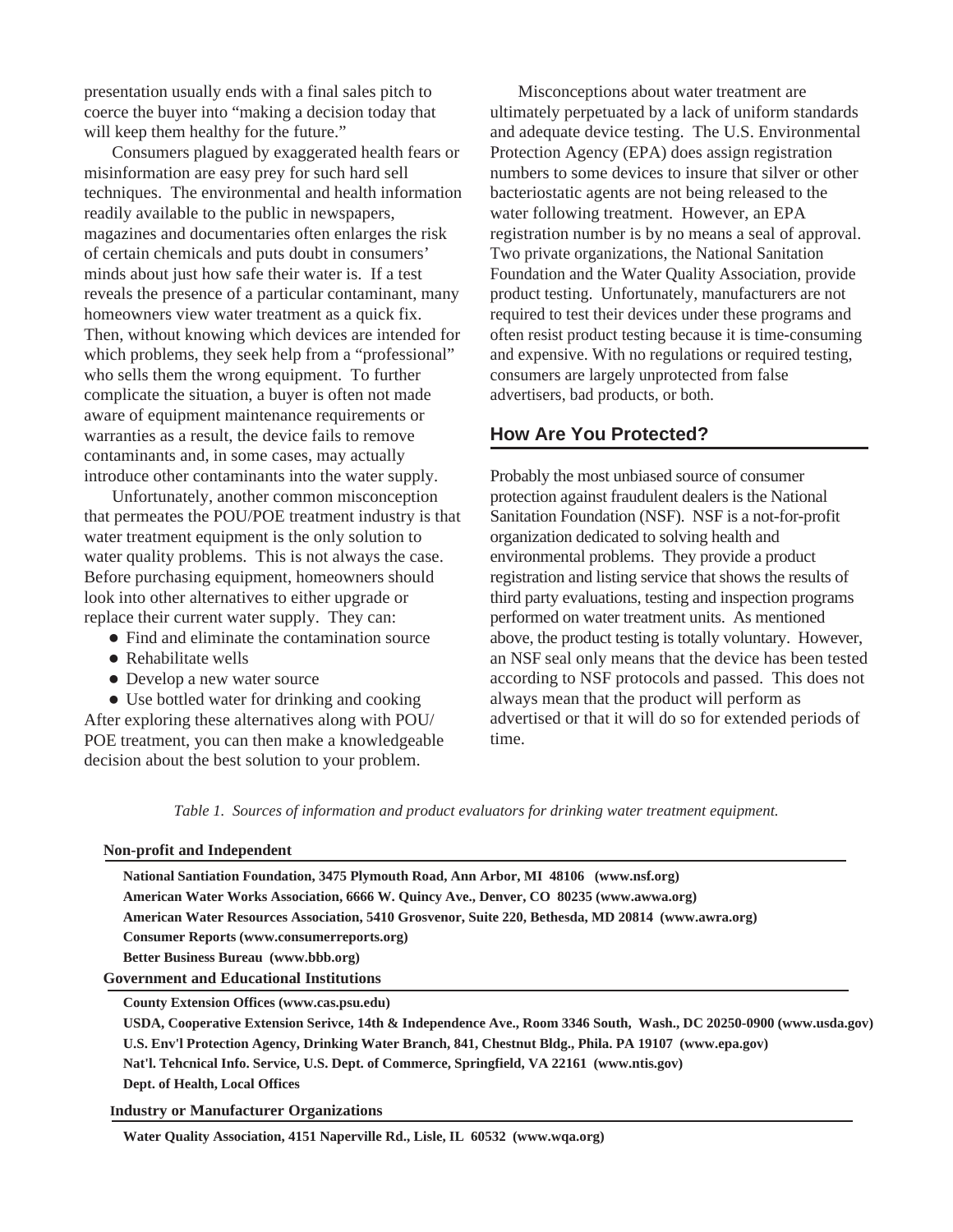Other organizations like the Better Business Bureau, County Extension Offices, and Consumer Reports can provide additional unbiased information to prospective buyers of treatment equipment. Because these organizations often deal directly with consumers, they know the success and failure rates of various devices and may provide buyers with information like company reputation, warranties, and facts on water treatment. A wise consumer should seek out these third party opinions before selecting a company or device.

A final source of information is the Water Quality Association of America (WQA). WQA is a self-governing body of manufacturers and distributors of POE/POU products. Although the association provides educational materials to the consumer and a product testing service for the industry, they also promote the use of treatment equipment. Their gold quality seal is marked on member products that have been tested and approved by the association. WQA attempts to police the industry to eliminate firms that sell products that do not live up to advertising claims. However, it is usually still in the best interests of the consumer to seek information from the third party independent sources mentioned above before purchasing.

## **What Can You Do?**

Without uniform standards and product testing within the water treatment industry, a consumer's best protection against deceptive advertising is to become more knowledgeable about water treatment. Knowledge of common contaminants and which devices are designed to remove them is important. A company's reputation and legitimacy should be checked through organizations like the Better Business Bureau and the National Sanitation Foundation. Table 1 provides the names and addresses of water treatment information sources. Third, research the products carefully before selecting one model over another. You can narrow down your decision process by asking specific questions like those listed below and by carefully reading through product literature. This will protect you from making a poor choice and ultimately save time and money.

Finally, recognize that as a potential buyer of treatment equipment, you become the target for phony sales pitches, false advertising, and misinformation. A third party professional opinion at each stage of the selection process will avoid the confusion and pressure of pushy salesmen. **Always have your water tested by an outside certified lab for contaminant determination to confirm that you have a water quality problem.** (see F105 *Where to Have Your Water Tested*) Consult the Better Business Bureau for company information as suggested above, and obtain water treatment information from reliable sources like Penn State Extension Offices.



**WHEN PURCHASING WATER TREATMENT EQUIPMENT**

#### **About the contaminant . . .**

- What does the water analysis from the certified lab indicate? Are health hazards indicated? Are the health risks significant or small? Should testing be verified by another certified lab? Do I need someone besides the salesman to interpret the results?
- Will the problem require whole house (POE) treatment or a single-tap device (POU)?

#### **About the company . . .**

- $\bullet$  How long has the company been in business? List of referrals?
- Are the company's products rated by the NSF or other third party (independent lab)?
- Does the company provide a written list of contaminants that the product will remove and removal efficiencies?
- Does the company retest periodically and provide maintenance information or a maintenance agreement?
- Written warranty?

### **About the product . . .**

- What physical or chemical process does the device use to remove the contaminant (ion exchange, carbon absorption, UV disinfection, distillation, aeration . . .)?
- Was the product tested by an independent lab for the contaminant it is suppose to remove from your water? Ask for the verification of this evaluation.
- Will the unit produce enough treated water daily to accommodate household usage?
- Will electrical use be increased by using the product?
- Are there alarm or indicator lights on the device to alert you of malfunctions?
- How often does the product need to be maintained? Frequency of filter changes? Backwashing? Cleaning? Can you do the maintenance or must a professional be hired?
- Will hazardous materials (contaminated filters) need to be disposed? At what cost?
- What is the product lifetime? What does the warranty cover and for how long?
- Will the product increase household waste discharge and water usage?
- Are replacement parts available?

#### **About costs . . .**

- How much does the unit cost and does this cost include all the components?
- What are the installation charges?
- What is the expected annual maintenance cost?
- Do other companies sell similar equipment at less cost?